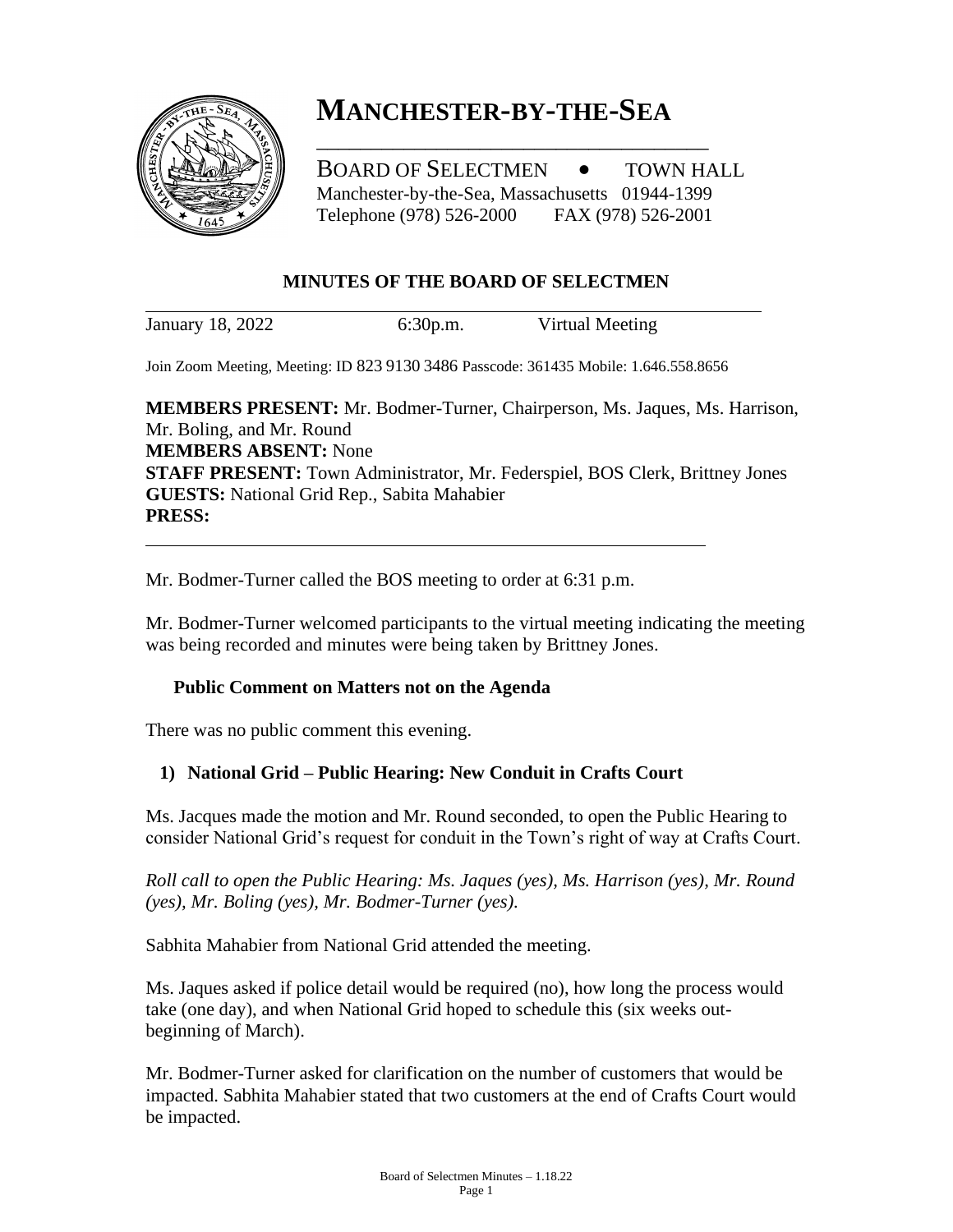Mr. Boling asked if excavation would impact residents' ability to leave via car. It would not.

Mr. Boling asked how the street would be patched efficiently given the winter weather. Ms. Mahabier replied that the road would be patched and if necessary redone come warmer weather.

Mr. Bodmer-Turner asked if any member of the public would like to make a comment. There were no such requests.

*Ms. Jaques moved to close the Public Hearing; Mr. Round seconded the motion.*

*Roll call vote to close the Public Hearing: Mr. Round (yes), Mr. Boling (yes), Ms. Harrison (yes), Ms. Jaques (yes), Mr. Bodmer-Turner (yes).*

*Mr. Boling made a motion to approve National Grid's request for the installation of the conduit with the conditions that they leave the road in the same or better condition than they found it, returning in the spring, if need be, to meet those conditions and that National Grid apply to the DPW for a street opening permit. Ms. Jaques seconded.*

*Roll call vote on motion to approve request: Ms. Jaques (yes), Mr. Boling (yes), Ms. Harrison (yes), Mr. Round (yes), Mr. Bodmer-Turner (yes).*

# **2) Water Resources Protection Task Force- Interviews**

# Ron Parker

Mr. Bodner-Turner asked Mr. Parker if he was aware of the description of this reestablished task force. He informed him that the task force was expected to run for 12- 18 months and have a minimum of three meetings, with work to do in between. He provided a history on the original task force: established via a 1989 Town Meeting.

Mr. Parker stated that he is a technologist with an educational background in electrical engineering and computer science and a professional background in technology leadership. He has an interest in environmental science and science overall, but he does not have any specific experience in hydrology or environmental science. He believes that he can apply the skills and experience he does have to look at data and aid in process management.

Mr. Round asked if Mr. Parker had any experience with non-profits or serving on boards or committees. Mr. Parker said that he moved to town in 2020 and would like to serve his town. Serving on a board or committee is something new for him.

Ms. Jaques thanked Mr. Parker for applying and attending the meeting today. She asked Mr. Parker if he thinks he can dedicate sufficient time to serve on this task force. Mr. Parker stated that although he does work full time, this is something he has considered and believes that he can commit to as he has evenings free.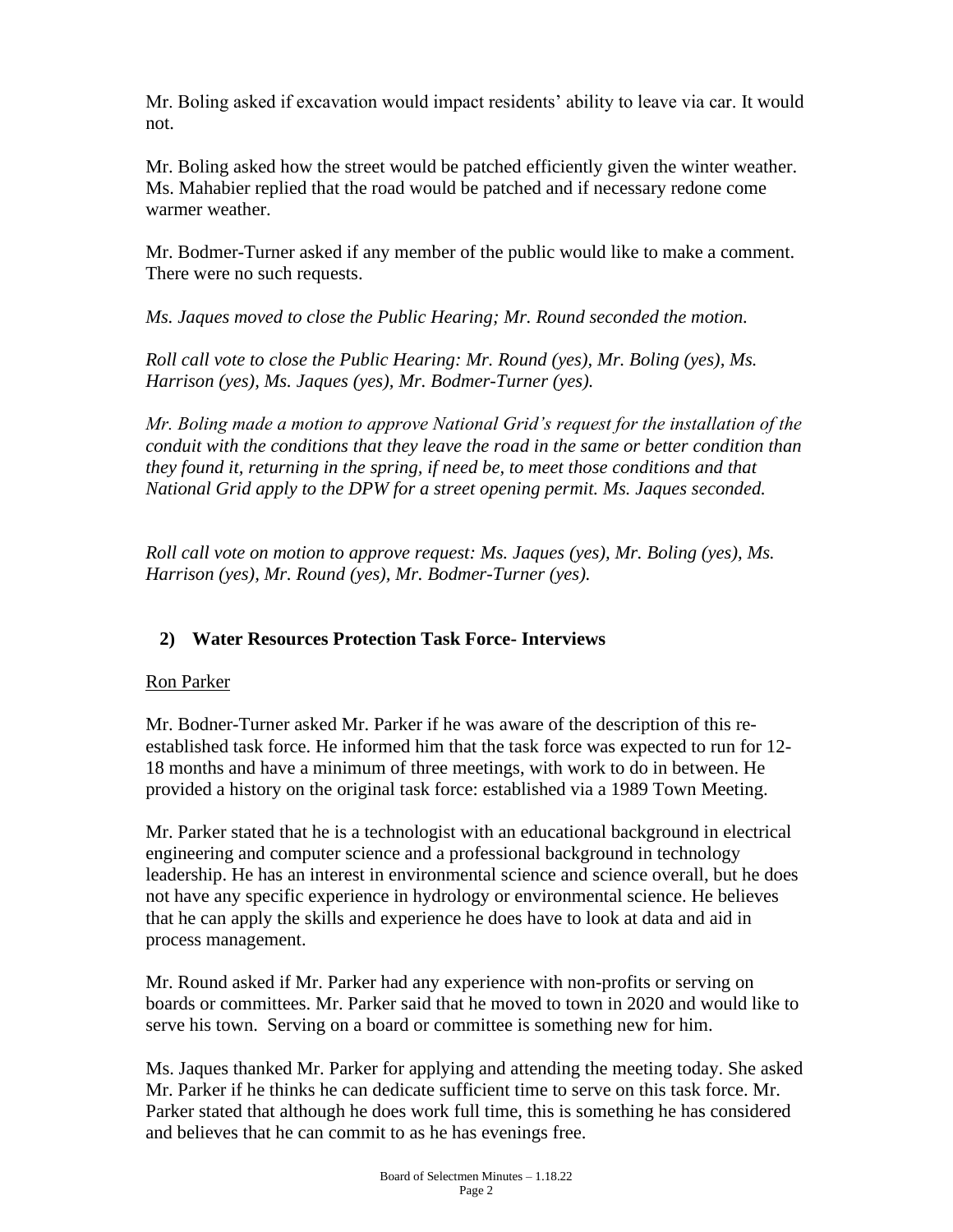Mr. Bodmer-Turner asked Mr. Parker if he could attend late afternoon meetings if the Task Force was meeting on Zoom. Mr. Parker said that he likely could, but he does not want to guarantee it.

#### Gordon Turner

Mr. Turner introduced himself. He has a bachelors and PhD in Chemistry. He said that he presently works in data science for a pharmaceutical company.

Ms. Jaques thanked Mr. Turner for applying and offering his time. She asked if he had the time in his schedule to work on this project. Mr. Turner stated that he had availability on evenings and weekends to dedicate to the task force.

Mr. Boling asked Mr. Turner to provide an explanation of his understanding and motivation regarding the task force. Mr. Turner stated that he found an interesting documentary regarding the brooks in Town and stated that he is concerned about climate change and is very motivated to help. He asked if the 1990 Horsley Witten report was available, and Mr. Federspiel stated that it would be posted on the Town website within a week.

### Tom Kehoe

Mr. Bodmer-Turner introduced Mr. Kehoe. Mr. Kehoe is a former Selectmen and more recently, served as the co-chair of the 375<sup>th</sup> Committee. Mr. Kehoe stated that he had also been a science teacher. He feels that he could contribute to the task force by providing leadership, looking at data, interpreting data, and making recommendations. He also stated that he is familiar with Open Meeting Law.

Ms. Jaques thanked Mr. Kehoe for volunteering for this task force and asked Mr. Kehoe if he has time to give to the task force. Mr. Kehoe stated that he has commitments to the Boy Scouts but that he has time early afternoons, evenings, and weekends. He stated that it will be made easier with meetings scheduled in advance.

Mr. Round referenced the fact that the  $375<sup>th</sup>$  Committee went on longer than expected due to the Covid-19 Pandemic and that Mr. Kehoe served for multiple terms as a Selectman. He asked if he was prepared if this task force needed longer than 12-18 months. Mr. Kehoe stated that he was.

Mr. Kehoe suggested that everyone on the task force visit the three water facilities to familiarize themselves with where these facilities are in Town and what they do.

Mr. Bodmer-Turner asked if Mr. Kehoe was aware of the PFAS) testing that has been performed by the DPW. Mr. Kehoe said that he had noted it but had not spent time on it yet. Mr. Bodmer-Turner stated that it was certainly something of concern that needed to be addressed by the task force.

#### Joe Sabella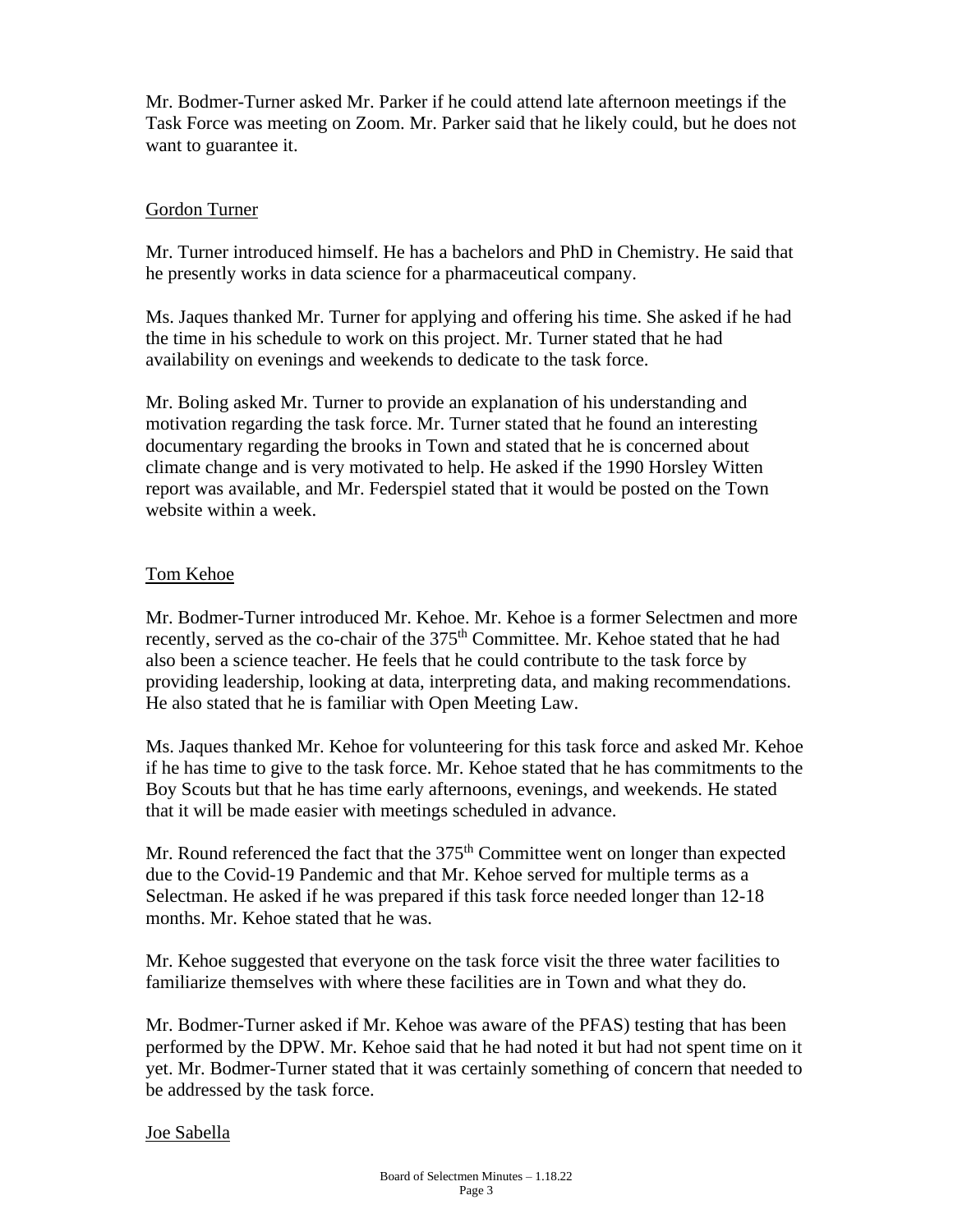Mr. Bodmer-Turner asked Mr. Sabella what his particular interest in this committee was and why he wanted to be a member of the task force.

Mr. Sabella stated that he has been a resident of the Town for 48 years and that he is a founding member of the Community Preservation Committee. He is also a yearly participant in brook clearing and water testing. He stated that he is retired and has much time to dedicate to the committee if chosen. He is currently serving on the Historic District Commission, the CPA, and Friends of Manchester-by-the-Sea Trees.

Ms. Jaques thanked Mr. Sabella for all the time that he already gives to the town and the history he can provide on water resources.

Mr. Round also thanked Mr. Sabella for volunteering and being so active in the Town. He stated that he appreciates Mr. Sabella's perspective on things as he has been here so long. Mr. Round asked Mr. Sabella what his interest in the task force is. Mr. Sabella stated that he is interested in protecting water supply from infiltration, excessive runoff, and etc. Mr. Sabella stated that he is presently involved with other different groups on similar issues, namely Gordon College.

Ms. Harrison asked Mr. Sabella what familiarity he had with the previous report and if he could list anything from the previous report that is of value to the Town's water resources. Mr. Sabella stated that he has not read the text in full, but he agrees that things need to be updated and worked on constantly and that things come up continuously and believes that everything needs to be looked at and investigated. He suggested that the chair should delegate specific tasks to be split up between everyone.

Mr. Bodmer-Turner asked Mr. Sabella if he was aware of the fact that there were two levels of participation to this group, the more formal Task Force and various working groups that will be formed as needed.

Mr. Boling asked Mr. Sabella to go into more detail about working with the DPW on water testing. Mr. Sabella stated that he has participated in water testing for many years and that everything has come back as within acceptable standards

Mr. Bodmer-Turner asked Mr. Sabella if he was aware of PFAS in the Town's water supply. Mr. Sabella said that he is not, but he is in possession of the 148-page report and if it is covered in that then he will be. Mr. Bodmer-Turner said that it would not be in the report as it is a more recent concern. He provided a brief explanation: they are "forever" chemicals that do not break down. There are about 3000 types, 6 of which are tested in Massachusetts. Testing was recently done and 2 PFAS have shown up in the range of concern.

Mr. Bodmer-Turner thanked Mr. Sabella for applying and coming to the meeting tonight. He stated that there were 6 at-large positions available and that the board would appoint accepted applicants at the upcoming February 7, 2022 meeting.

Mr. Bodmer-Turner stated that other members have also been nominated by the Stream Team, Board of Health, Open Space and Recreation Committee, and Conservation Committee. Helen Bethell, Olga Hayes, Jennifer Lamothe, and Francie Cordell have been nominated.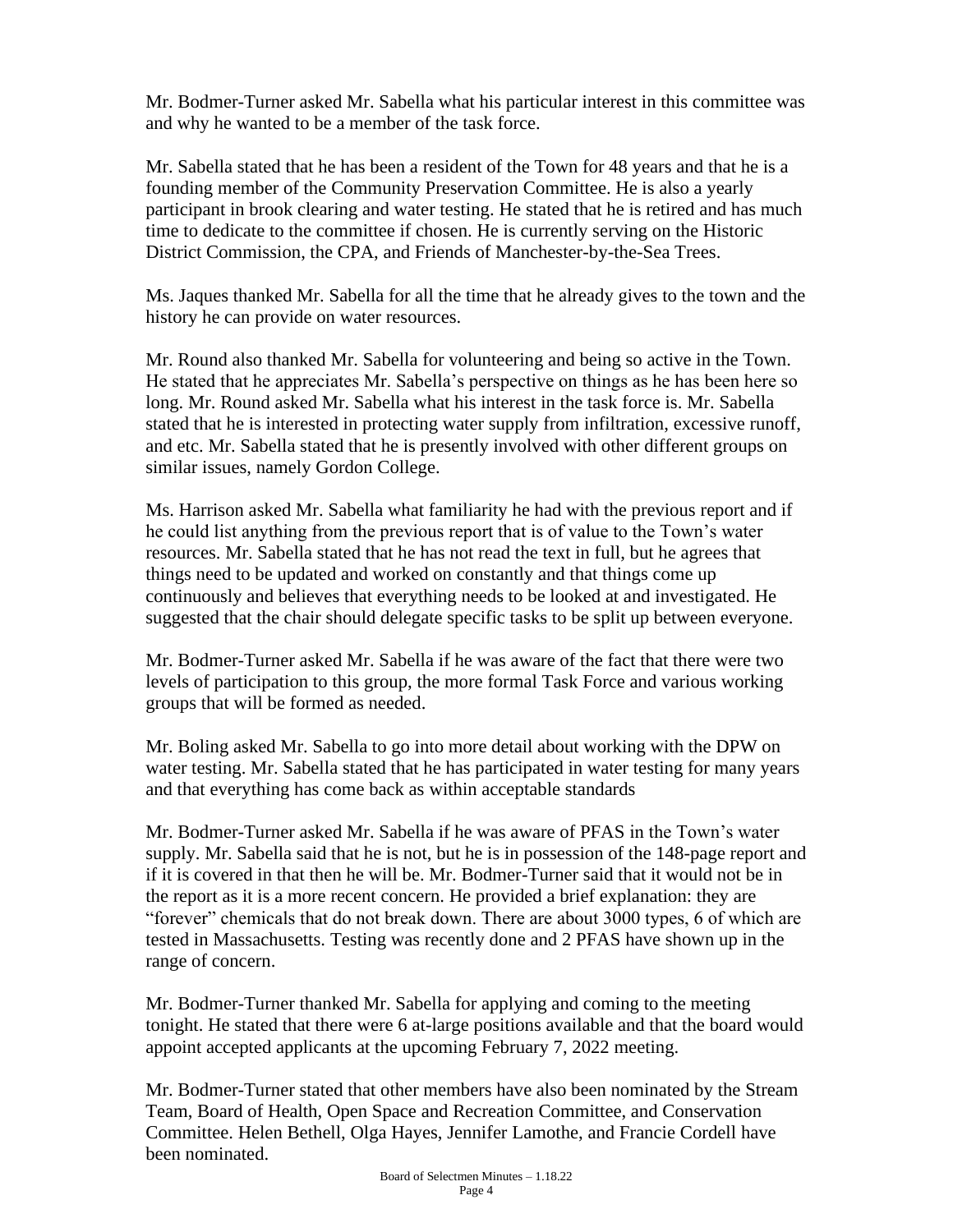Other boards and committees also nominated members in a previous Board of Selectmen meeting. The complete nomination list is now:

Conservation Commission: Steve Gang, David Lumsden, Ashley Ochs Board of Selectmen: John Round, Ann Harrison (alternate) Open Space and Recreation Committee: Helen Bethel, Olga Hayes (alternate) Planning Board: Ron Mastrogiacomo, Sarah Creighton (alternate) Board of Health: Peter Colarusso Stream Team: Jessica Lamothe, Francie Cordell (alternate)

*Ms. Harrison moved to appoint Steve Gang, David Lumsden, Ashly Ochs, Helen Bethel, Olga Hayes, Jennifer Lamothe, and Francie Cordell to the Water Resources Protection Task Force; Mr. Boling seconded the motion.* 

*The motion passed unanimously by roll call vote: Mr. Boling (yes), Ms. Jaques (yes), Mr. Round (yes), Ms. Harrison (yes), Mr. Bodmer-Turner (yes*).

# **3) Dispatch: Discuss Standards for Service & Reliability**

Ms. Harrison stated that she would like to see dispatch have emergency power. She stated that there is currently a generator for the Town, but there is a danger that this generator would not be protected during a serious storm. She also stated that she is concerned that the new CAD system advertises itself as being "software as a service", meaning the software runs at a central location and users connect to it via the Internet. She stated that she is concerned that there are parts of dispatch that could not run without connection to the central server if Internet is interrupted. Ms. Harrison also stated that she is worried that the security inside the Dispatch Room is at risk due to the openable window in the back of that room. She stated that it is her understanding that Middleton has four separate providers that could connect to the internet for the CAD system. She is also concerned about the time that it takes in an emergency to get someone in. She suggests that a stand-by list be established.

Mr. Federspiel stated that the town has plans for a replacement generator that would be able to power more and would be physically higher up. These plans are scheduled for two years out.

Ms. Harrison asked why this is not prioritized to be sooner. Mr. Federspiel stated that there have been many competing needs and that other things have taken priority.

Mr. Boling stated that in general, he would agree that we need a more comprehensive list of what would need to be done to build out and maintain dispatch to be comparable to other communities. He agrees that Ms. Harrison's points are worth following up on.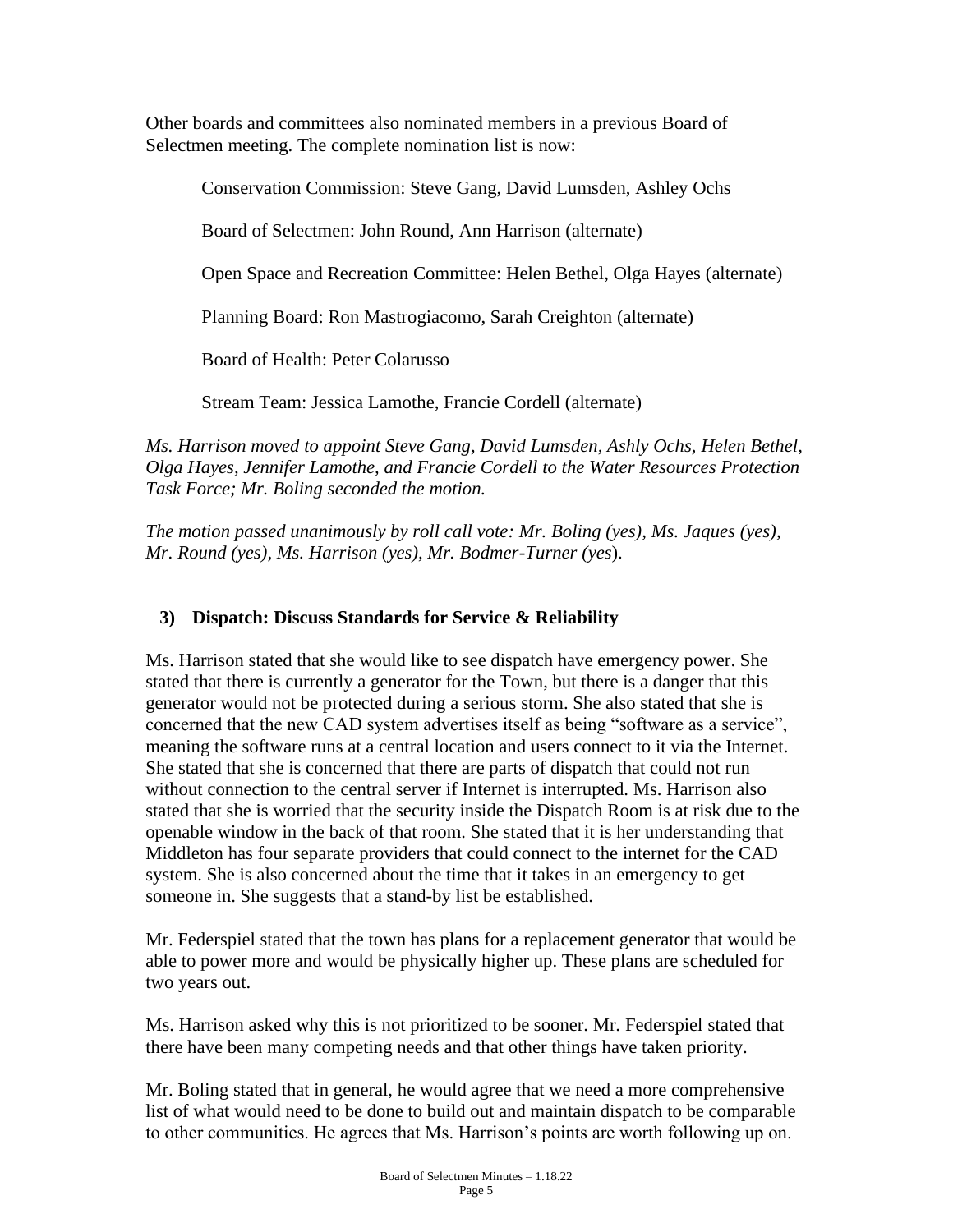Mr. Round agreed with Ms. Harrison and Mr. Boling that these are valid concerns and noted that times of inclement weather are likely going to result in higher call volumes and therefore there is a greater need for strong connection and dependable generator. He asked for further explanation on the different providers (Internet, microwave, fiber).

Mr. Bodmer-Turner suggested that the Board of Selectmen establish guidelines on how many redundancies are needed.

Ms. Harrison asked Mr. Federspiel if he could explain what he learned through conversation with Middleton regarding what is accessible without access to central dispatch/Internet. Mr. Federspiel stated that dispatch would continue to be usable, but records management software would not be searchable nor would the computer aided location aspect function.

Mr. Bodmer-Turner asked what type of backup is needed. Ms. Harrison stated that there should definitely be a backup to present providers (Comcast). Mr. Bodmer-Turner agreed and stated that he wanted to determine the number of backups required.

Fire Chief Jason Cleary stated that the Board might find the standards in the NFPA and APCO instructive.

Police Chief Todd Fitzgerald stated that the generator and building security needs to be addressed regardless of whether or not dispatch stays in-house or goes regional. He also stated that he believes the 911 line is on a different line/server. The new business lines are on a cellular backup.

Ms. Harrison asked if there was a way to get the replacement of the generator moved from being scheduled two years out to this year. Mr. Federspiel stated that it was possible if the Board of Selectmen wanted to make the budget change.

Ms. Jaques expressed concern for where the new generator would go and stated that she did not feel the current location was the proper location. Mr. Federspiel stated that it could be moved and that something could be built around it for added protection. Ms. Harrison asked if something could be done to protect the current generator in the interim.

Mr. Bodmer-Turner stated that he would like a chance to review standards for Fire and Police and then revisit this topic.

# **4) Review of Selectmen Policies**

a. Policy 87-1: Procedures Covering Accidents for Paid Employees

Ms. Harrison covered the first policy, which was procedures covering accidents for paid employees. She stated that their feeling was that this should be a part of the personnel policy and that Mr. Federspiel should set time to add this in. Mr. Federspiel stated that he was working on a draft with Town Accountant, Andrea Mainville Mr. Bodmer-Turner asked for a motion to change Policy 87-1 to replace it with an Employee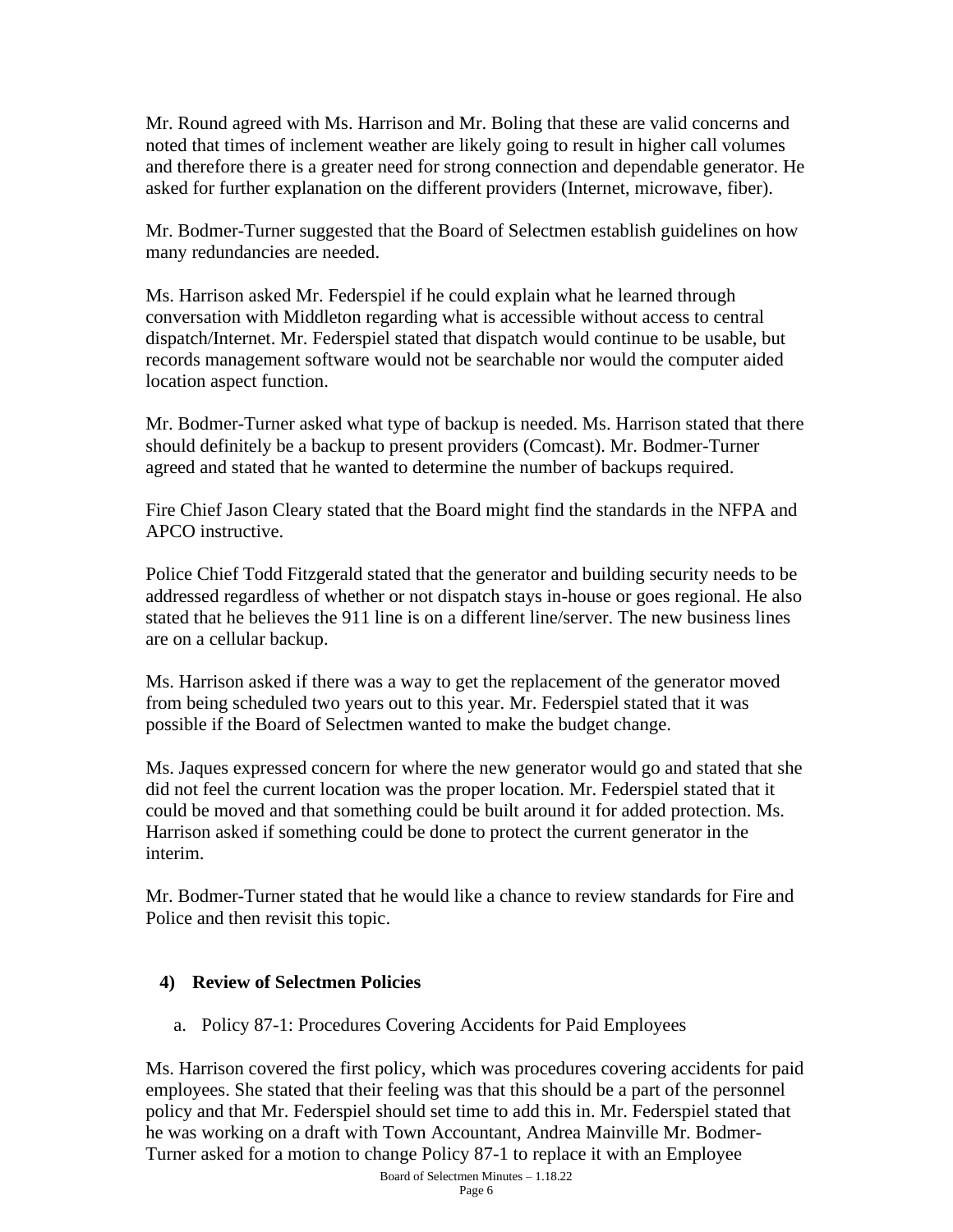Personnel Policy that addresses the issues of insurance claims and accidents following a second hearing.

*Ms. Harrison moved that for a first reading, the Board proposes revoking Policy 87-1 and replacing it with a Personnel Policy to be developed. Ms. Jaques seconded the motion.*

*Roll call vote to approve motion: Ms. Harrison (yes), Mr. Boling (yes), Mr. Round (yes), Ms. Jaques (yes), Mr. Bodmer-Turner (yes)*

b. Policy on Replacing Tapes of Selectmen's Readings

Ms. Jaques referenced a line in the policy which states that these recordings will be permanently available to the public and asked if this is at a cost.

Mr. Round asked if it was correct that recordings of "video and voice" must be available. Mr. Federspiel stated that Zoom and both meeting rooms upstairs at Town Hall have video capability. Mr. Round expressed concern with this not being possible with technology issues. Ms. Harrison stated that she finds just audio recordings to be hard to follow. Mr. Bodmer-Turner stated that the legal record of a meeting is the minutes, and he is not sure that recordings need to be kept permanently. Ms. Harrison stated that it is not a question of money or space as storage is affordable and that it actually costs more to get rid of the recordings than it would to maintain them. Mr. Bodmer-Turner suggested setting retention at three years but stated that he would have to get the opinion of Town Counsel.

The Board discussed the impact this would have to other boards. It was noted that this would impact all quasi-judiciary boards: boards that conduct formal hearings and render decisions rather than boards that are advisory. Mr. Round agreed with the proposed three-year retention but agreed that Town Counsel should advise.

Mr. Boling proposed that the Board get the opinion of Town Counsel and do a full reading of the revised policy at the February 7, 2022 meeting.

c. Policy 88-1: Policy on Policies

After a general review of the proposed revisions and some minor editing, the Board was comfortable with the re-write of this policy.

*Mr. Boling moved, and Ms. Jaques seconded a motion to declare this a first reading of the proposed amended Policies on Policies and to hold a second reading at the 2/7/22 Board of Selectmen meeting. By roll call vote all voted in favor*

d. Policy 88-2: Use of Town Counsel

Tabled until next meeting.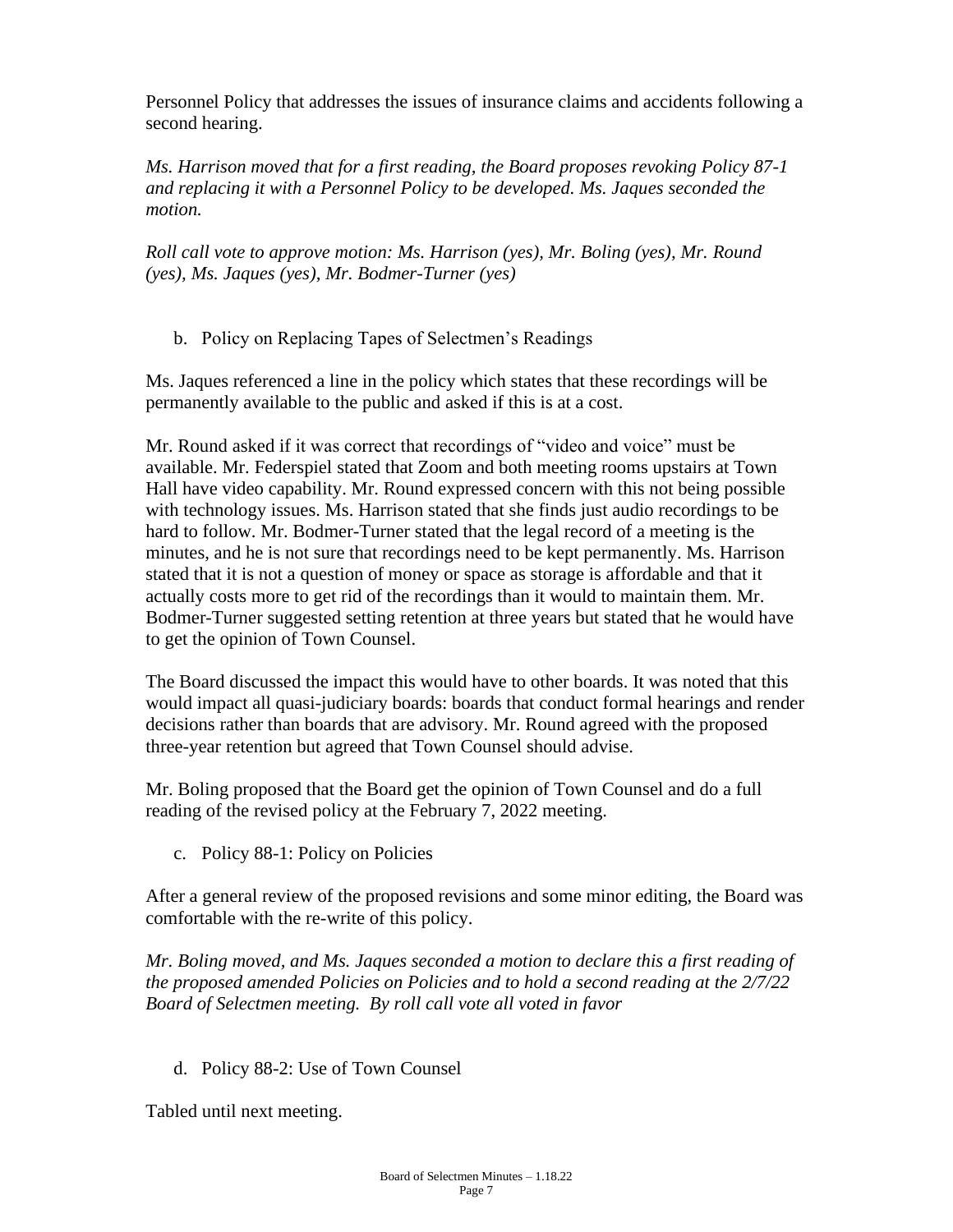### **5) Consent Agenda**

- o Bos Minutes: Dec 6 & 20, 2021
- o Common Victualer License Renewals
- o Change of Manager Antique Table
- o Reserve Fund Transfer Request

The minutes for December 6, 2021 were submitted and can be voted on to approve. Minutes for December 20, 2021 were not submitted but will be at the next meeting.

A Reserve Fund Transfer is being requested to cover Workers' Comp medical bills. While the Town has coverage after their \$25,000 deductible, they have to pay the bills first and then get reimbursed. Finance Committee has approved the transfer.

*Ms. Jaques made a motion to approve the Consent Agenda less the second set of minutes. The motion was seconded by Mr. Boling.*

*Roll call vote to approve Consent Agenda: Ms. Harrison (yes), Mr. Round (yes), Ms. Jaques (yes), Mr. Boling (yes), Mr. Bodmer-Turner (yes).*

# **6) Town Administrator's Report: Compost Facility; Research Lab Proposal; COVID; Placemaking Grant Update**

- o **Compost Facility:** The Town agrees with Black Earth regarding design modifications as long as they provide stamped engineering drawings for all changes. It is anticipated the contract will be ready for approval for the February 7, 2022 meeting.
- o **Research Lab Proposal:** There was a preliminary presentation made by representatives of Manchester resident Michael Combs, founder of Cell Signaling Technologies, at the last Planning Board meeting for the development of a research lab campus on 40 acres of undeveloped land owned by the MAC. In order for that project to go forward, there is a need to amend the LCD bylaws and obtain Board approval. There will be more discussion in the coming weeks and the proponent would like to attend the February 7, 2022 Board of Selectmen meeting to come before the Board to provide an overview.
- o **COVID:** The Town has secured 1500 rapid tests via the state's low-cost contract and ARPA funding. Tests will be provided to all staff, residents at Housing Authority apartments, residents who participate in the Meals on Wheels program, and local businesses. Tests will be distributed over the next week. Additional resources for testing include ordering at-home tests via a new Federal website launching this week (four per household) and purchasing tests from retailers and submitting for reimbursement from health insurance companies. The Town continues to enforce a mask mandate to combat the spread of the virus.
- Board of Selectmen Minutes 1.18.22 o **Placemaking Grant Update:** As a part of the local Rapid Recovery Program for businesses, one element that the Board wanted to advance was Placemaking. An opportunity to participate in a study in conjunction with Essex and a grant to fund that has been identified. The study will provide plans for how to make the Town more welcoming and "pedestrian friendly". There are also plans to pursue funding for new off-season events in the spring. The Town is also in line to have